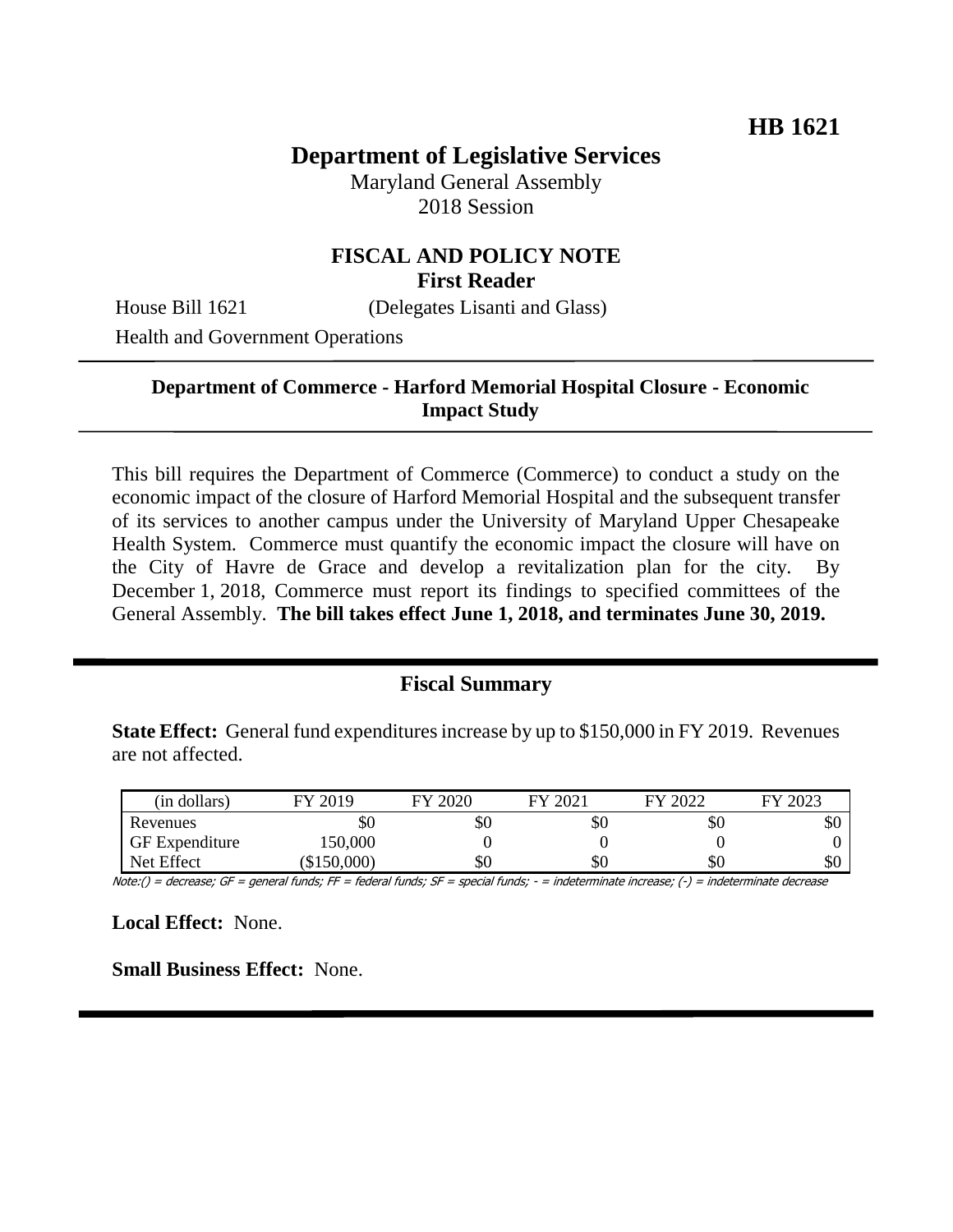### **Analysis**

**Bill Summary:** The study must consider (1) the impact on existing small businesses in downtown Havre de Grace, including any displacement from new businesses established at the new campus; (2) the effect on employment at the existing facility at Harford Memorial Hospital, including the costs and benefits of relocating to a new facility; (3) the effect on homeownership in surrounding communities, including on property values and the Harford County property tax assessable base; and (4) any other potential consequences for the city from a prolonged vacancy on the hospital site.

The revitalization plan must (1) be consistent with the city's current comprehensive plan; (2) incorporate the findings of the study; and (3) include opportunities for public-private investment from the local, State, and University of Maryland Medical System partnership.

**Current Law/Background:** There is currently no requirement that Commerce engage in either an economic impact or a revitalization plan after a hospital is closed. Commerce advises that, in general, hospital closures are perceived to have negative economic effects on small communities, although few studies have directly measured the effect. One approach is to use hospital survey data to estimate the economic impact of a hospital on its host community, which requires obtaining detailed information on hospital spending patterns before and after relocation.

Harford Memorial Hospital, which is a full-service facility in Havre de Grace, is currently under consideration to be closed and have its services transferred to another campus under the University of Maryland Upper Chesapeake Health System.

**State Expenditures:** Commerce staff do not have the expertise to conduct the economic impact study and develop a revitalization plan. Commerce estimates that the costs for the impact study could be up to \$50,000 and the costs of the revitalization plan could be up to \$100,000. Even though the bill takes effect June 1, 2018, it is assumed that State finances are not materially affected until fiscal 2019. Therefore, general fund expenditures increase by up to \$150,000 in fiscal 2019 for contractual services to complete both the study and the revitalization plan.

## **Additional Information**

**Prior Introductions:** None.

**Cross File:** None.